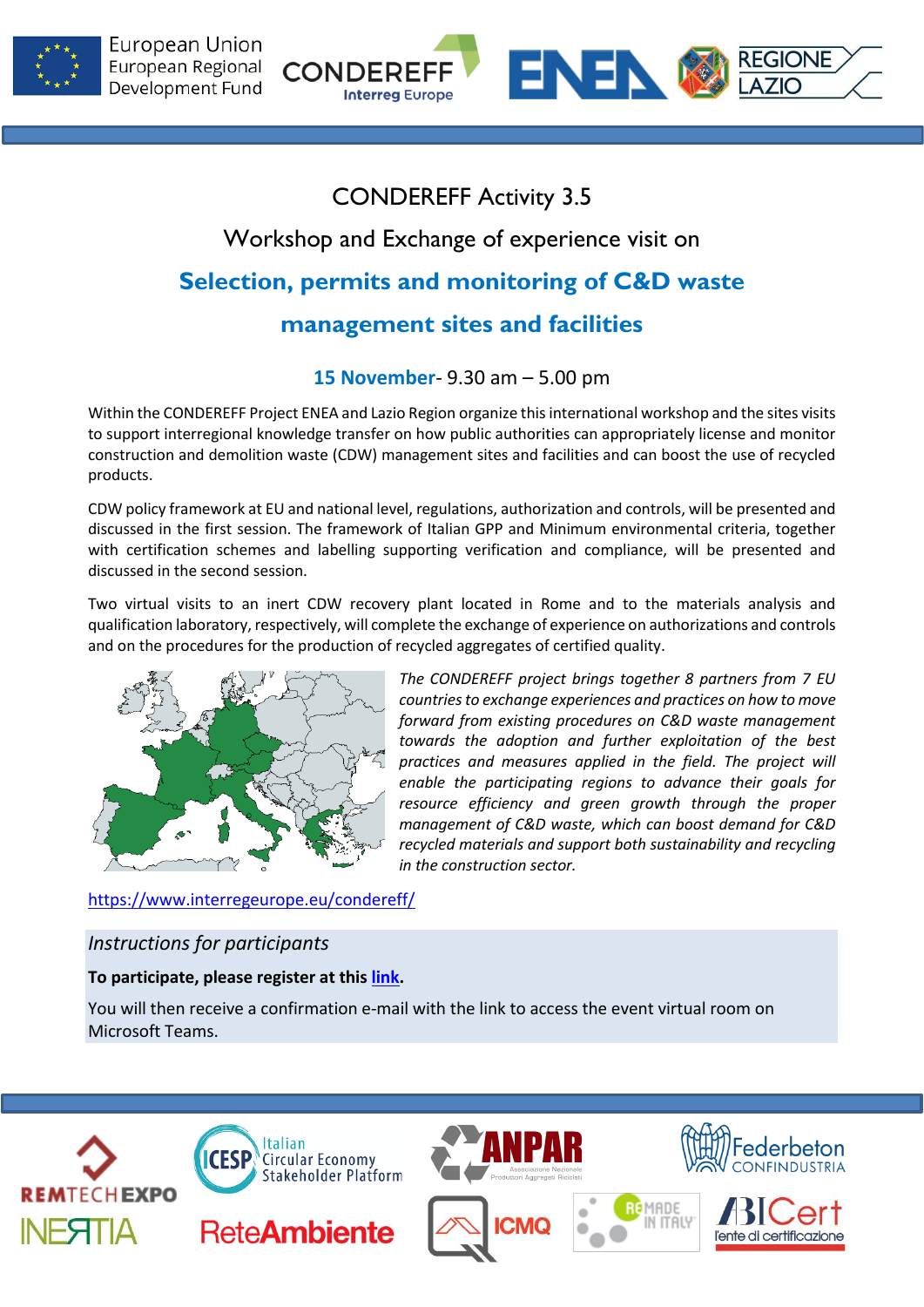



## **AGENDA**

### **MORNING**

### 9.30 **Greetings**

Roberta Lombardi, *Councilor for Ecological Transition and Digital Transformation, Lazio Region*

Claudia Brunori, *Division Resource Efficiency - Department for Sustainability, ENEA*

### 9.50 **Opening remarks**

**Construction and demolition waste management for improving resource efficiency: the Condereff project** Antonella Luciano, *Condereff project manager, Department for Sustainability, ENEA*

**How to improve the policy instruments** Alessandro Drago, *Condereff project manager, Lazio Region*

### 10.15 **REGULATIONS, AUTHORIZATIONS AND CONTROLS**

Moderator: Laura Cutaia, *Department for Sustainability, ENEA*, *ECESP Leadership Group Construction and Infrastructure*

**European regulatory framework on construction and demolition waste** Chiel Berends, *DG ENV b.3 (Waste Unit) European Commission*

**The Italian circular Economy strategy and the national recovery and resilience plan** Giulia Magnavita, *CNR - IIA at the Italian Ministry of Ecological Transition (MITE)*

**Italian regulatory framework and authorization procedures for CDW treatment plants** Paola Ficco, *Environmental jurist, ReteAmbiente*

**End of waste criteria for construction and demolition waste** Valeria Frittelloni, *Italian Institute for Environmental Protection and Research (ISPRA)*

**Critical issues and opportunities for recycling companies** Giorgio Bressi, *National Association of Recycled Aggregates Producers (ANPAR)*

11.30 **SITE VISIT n. 1: Virtual visit to the Seipa recycling plant (Rome) and interview with the site manager**

12.00 **DISCUSSION AND PROPOSALS**

13.00 **Lunch Break**